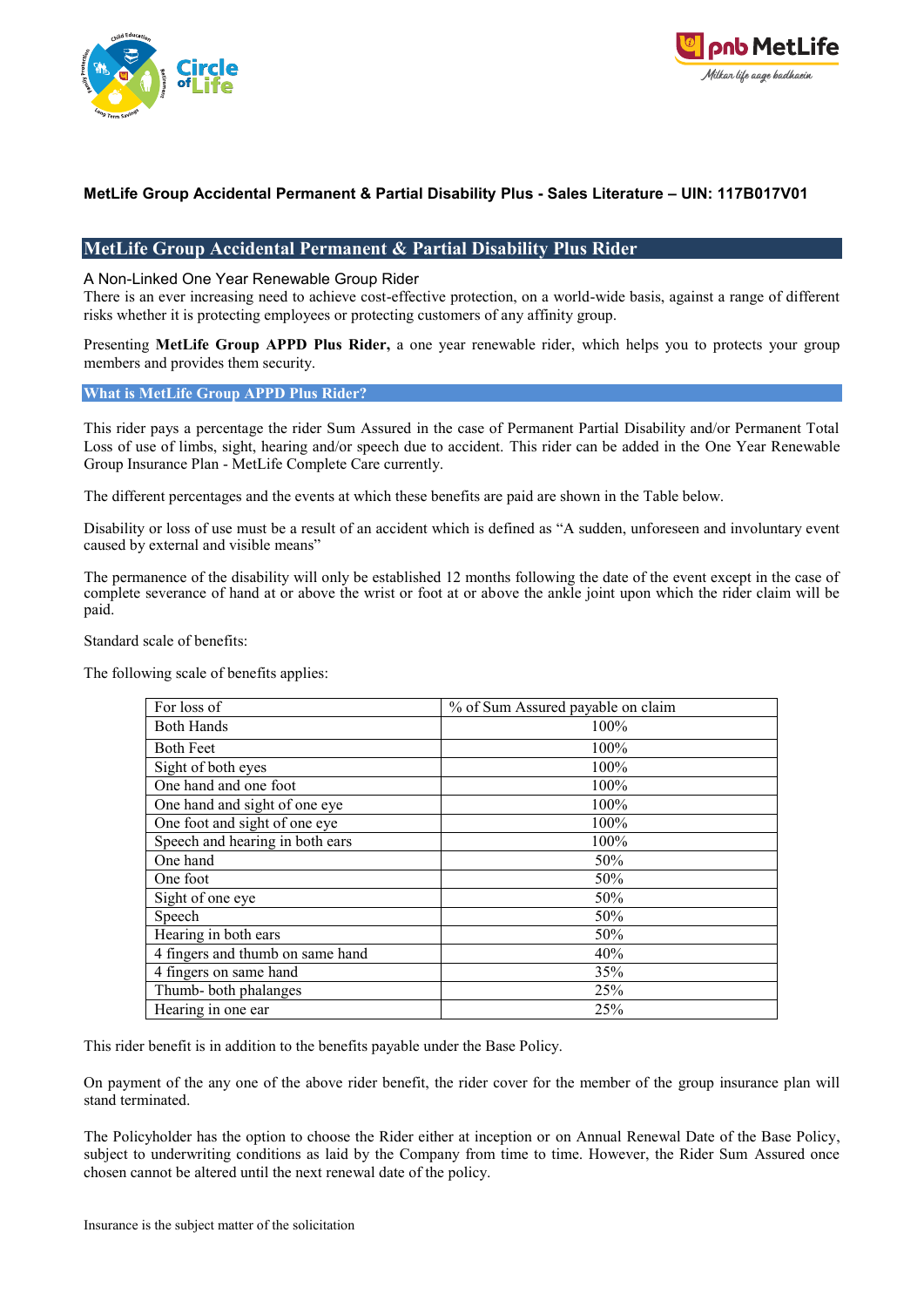| <b>Eligibility conditions</b>   |                |                                              |
|---------------------------------|----------------|----------------------------------------------|
| <b>Plan parameters</b>          | <b>Minimum</b> | <b>Maximum</b>                               |
| Age* at entry of Person Insured | 18 years       | 64 years                                     |
| Maturity Age* of Person Insured |                | 65 years                                     |
| Sum Assured per member          | Rs. 5,000      | Rs. 50 Lakhs, subject to Base Sum<br>Assured |
| Group Size                      |                | 50                                           |

\*Age last birthday

Additional insurability evidence may also be required for Sum Assured exceeding Free Cover limit depending upon the composition of the group.

#### **Modes of Premium payment**

The premiums are payable in the yearly, half-yearly, quarterly and monthly modes.

Following factors are applied to yearly premium when paying premiums other than the yearly mode.

| <b>Modes of</b><br>Premium | Multiplicative<br>Factor |
|----------------------------|--------------------------|
| Half-Yearly                | 0.5096                   |
| Ouarterly                  | 0.2573                   |
| Monthly                    | 0.0863                   |

#### **Tax Benefits:**

Tax benefits under this plan are available as per the provisions and conditions of the Income Tax Act and are subject to any changes made in the tax laws in future. Please consult your tax advisor for advice on the availability of tax benefits for the premiums paid and proceeds received under the policy.

### **Other clauses**

**Termination of cover:** This coverage shall terminate, upon occurring of the earlier of the following event:

- The Date on which the rider coverage is terminated or surrendered or on exceeding the maximum maturity age under the plan.
- The Date of receipt of the intimation of death of the Member Insured
- Immediately upon payment of any one of the insured rider Sum Assureds (i.e. payment of accidental permanent & partial disability benefit)
- Upon non payment of renewal premium on the Annual Renewal Date

### **Grace Period**

Grace period of 30 (thirty) days for modes of premium payment other than monthly and 15 days in the case of monthly mode will be allowed for payment of premium without interest. The risk cover will cease in case of non receipt of premium on the due date.

#### **Free Look Provision:**

Group Policyholder / Insured Member (if the premium is paid entirely by the Insured Member) have a period of 15 days from the date of receipt of the Policy document (within 30 days in case of solicitation over distance mode), to review the terms and conditions of this rider and to return if not acceptable clearly stating the reason for cancellation.

The Group Policyholder / Insured shall be entitled to-

a) A refund of the premium less any expenses incurred, if any, by the insurer on medical examination of the members and the stamp duty charges or;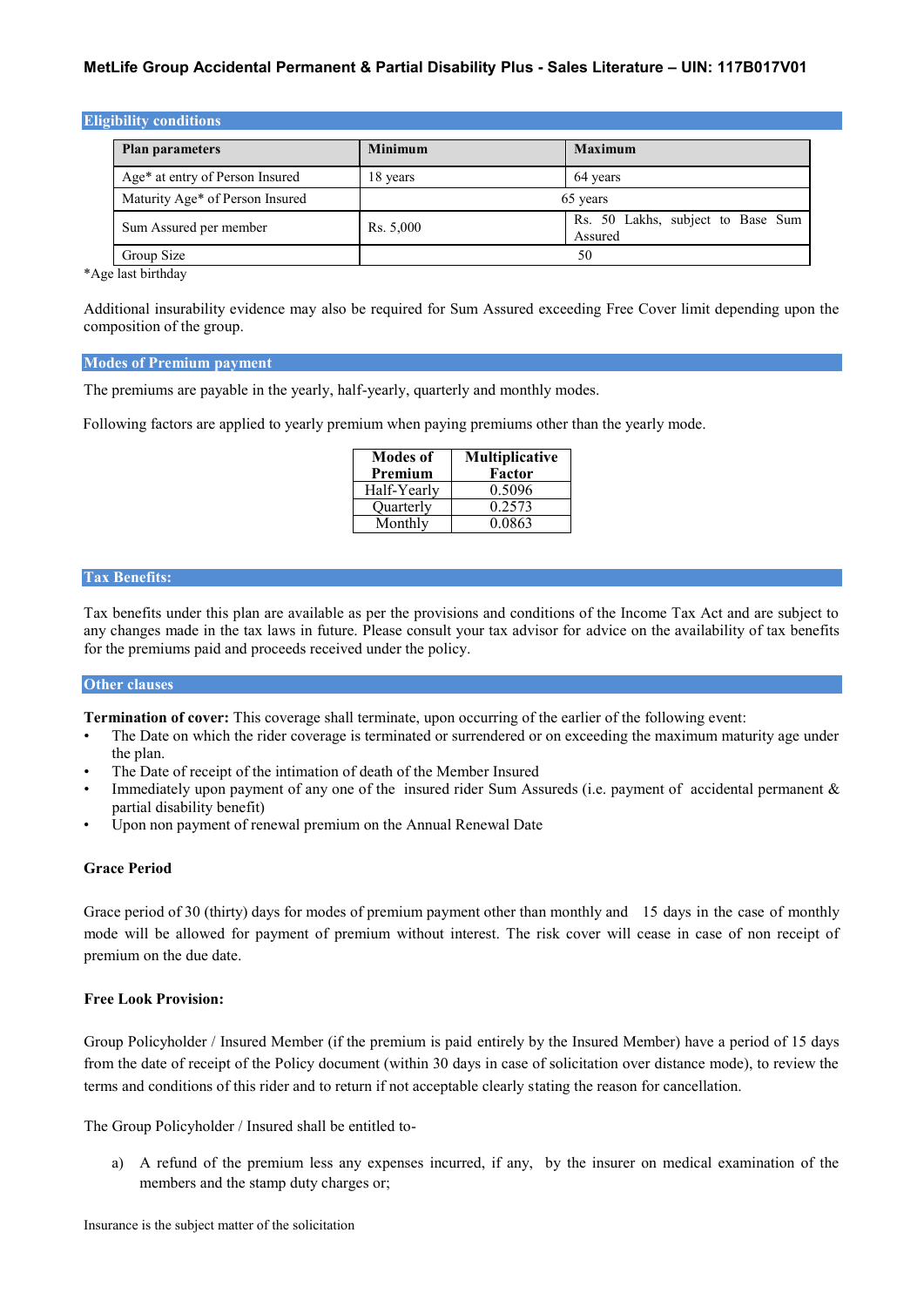- b) a deduction towards the proportionate risk premium for period of cover or;
- c) All rights of the Group Policyholder / Insured Member under this Rider shall immediately stand extinguished at the cancellation of the Rider and / or the Group Policy.

### **Increase or Decrease in benefits**: Not allowed.

**Premium Guarantee**: The Premium rates are guaranteed for a period of one year.

#### **Renewal**

This Rider is renewable on every Annual Renewal Date along with the Base Plan as stated in the Schedule. The renewal of the rider is subject to consent of the Company and upon payment of premiums at the rate and terms as required by the Company on the Annual Renewal Date.

The rider shall be ordinarily be renewable except on grounds of fraud, moral hazard or misrepresentation or non – cooperation by the insured.

In case of renewal of rider has been denied, same shall be supported by cogent reasons for such denial.

#### **Exclusions**

Notwithstanding anything to the contrary stated herein, no benefits under this Rider will be payable if disability occurs from or is caused, either directly or indirectly due to one of the following:

- **1. Drug Abuse:** Member under the influence of Alcohol or solvent abuse or use of drugs except under the direction of a registered medical practitioner.
- **2. Self-Inflicted Injury:** Intentional Self-Inflicted Injury.
- **3. Criminal acts:** Member involvement in criminal activities with criminal intent.
- **4. War and Civil Commotion:** War, invasion, hostilities, (whether war is declared or not), civil, war, rebellion, revolution or taking part in riot or civil commotion.
- **5. Nuclear Contamination:** The radioactive, explosive or hazardous nature of nuclear fuel materials or property contaminated by nuclear fuel materials or accident arising from such nature.
- **6. Aviation:** Member participation in any flying activity, other than as a passenger in a commercially licensed aircraft.
- **7. Hazardous sports and pastimes:** Taking part or practicing for any hazardous hobby, pursuit or any race not previously declared and accepted by the company.
- **8. Infection:** Death caused or contributed to by any infection, except infection caused by an external visible wound accidentally sustained.
- **9. Poison:** Taking or absorbing, accidentally or otherwise, any poison.
- **10. Toxic Gases:** Inhaling any gas or fumes, accidentally or otherwise, except accidentally in the course of duty.

### **Statutory Warning:**

# **Section 41 of the Insurance Act, 1938 states:**

- (1) No person shall allow or offer to allow, either directly or indirectly, as an inducement to any person to take out or renew or continue an insurance in respect of any kind of risk relating to lives or property in India, any rebate of the whole or part of the commission payable or any rebate of the premium shown on the policy, nor shall any person taking out or renewing or continuing a policy accept any rebate, except such rebate as may be allowed in accordance with the published prospectuses or tables of the insurer
- (2) Any Person making default in complying with the provisions of this section shall be punishable with fine which may extend to ten lakh rupees.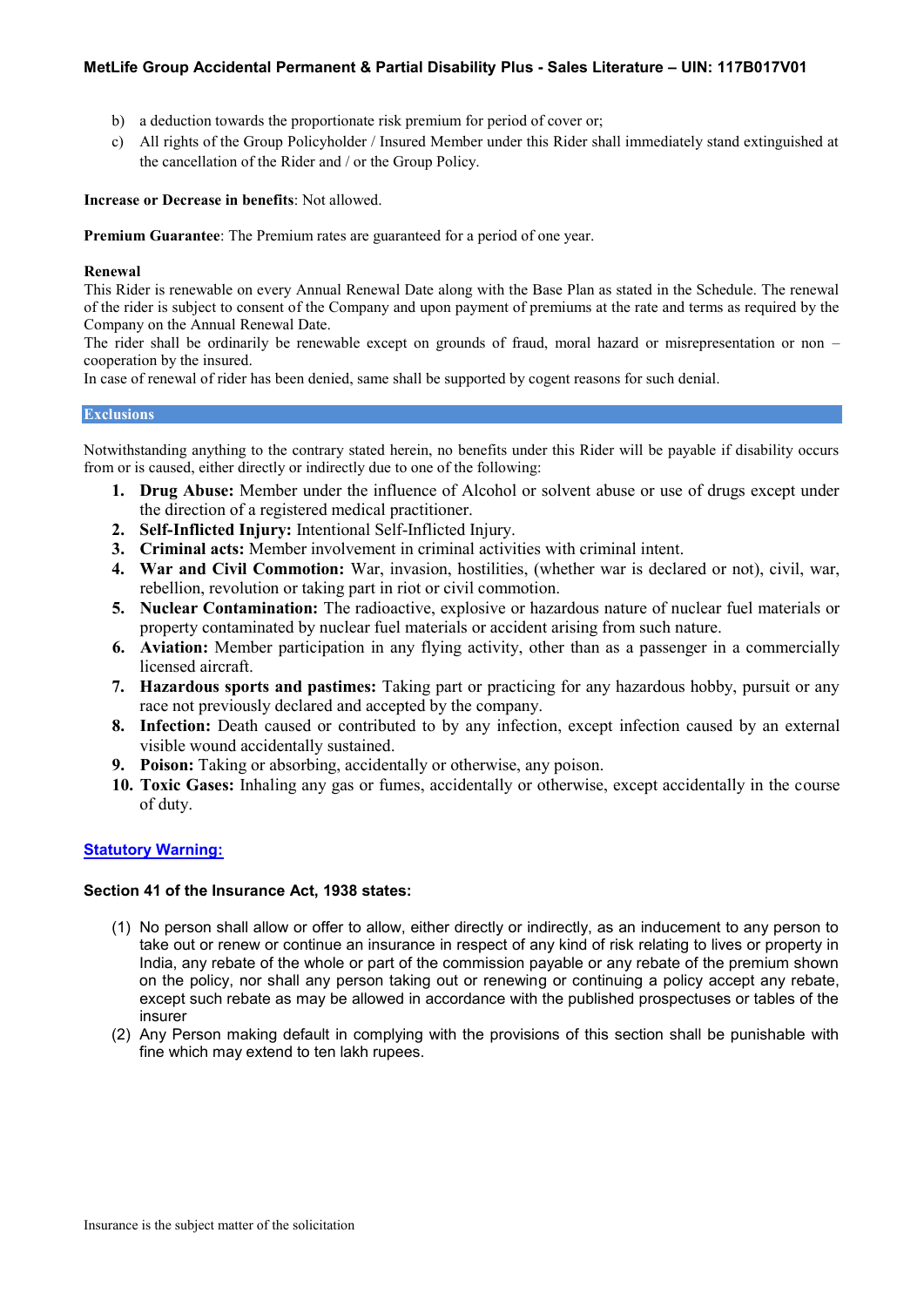## **Section 45 of the Insurance Act, 1938 states:**

1. No policy of life insurance shall be called in question on any ground whatsoever after the expiry of three years from the date of the policy i.e. from the date of issuance of the policy or the date of commencement of risk or the date of revival of the policy or the date of the rider to the policy, whichever is later.

2. A policy of life insurance may be called in question at any time within three years from the date of issuance of the policy or the date of commencement of risk or the date of revival of the policy or the date of the rider to the policy, whichever is later, on the ground of fraud; provided that the insurer shall have to communicate in writing to the insured or the legal representatives or nominees or assignees of the insured, the grounds and materials on which such decision is based. For the purposes of this sub-section, the expression 'fraud' means any of the following acts committed by the insured or by his agent, with the intent to deceive the insurer or to induce the insurer to issue a life insurance policy:

- a. the suggestion, as a fact of that which is not true and which the insured does not believe to be true;
- b. The active concealment of a fact by the insured having knowledge or belief of the fact;
- c. Any other act fitted to deceive; and
- d. Any such act or omission as the law specifically declares to be fraudulent.

Mere silence as to facts likely to affect the assessment of risk by the insurer is not fraud, unless the circumstances of the case are such that regard being had to them, it is the duty of the insured or his agent, keeping silence to speak, or unless his silence is, in itself, equivalent to speak.

3. Notwithstanding anything contained in sub section 2, no insurer shall repudiate a life insurance policy on the ground of fraud if the insured can prove that the misstatement of or suppression of a material fact was true to the best of his knowledge and belief or that there was no deliberate intention to suppress the fact or that such mis-statement of or suppression of a material fact are within the knowledge of the insurer; provided that in case of fraud, the onus of disproving lies upon the beneficiaries, in case the policyholder is not alive. A person who solicits and negotiates a contract of insurance shall be deemed for the purpose of the formation of the contract, to be the agent of the insurer.

4. A policy of life insurance may be called in question at any time within three years from the date of issuance of the policy or the date of commencement of risk or the date of revival of the policy or the date of the rider to the policy, whichever is later, on the ground that any statement of or suppression of a fact material to the expectancy of the life of the insured was incorrectly made in the proposal or other document on the basis of which the policy was issued or revived or rider issued; provided that the insurer shall have to communicate in writing to the insured or the legal representatives or nominees or assignees of the insured the grounds and materials on which such decision to repudiate the policy of life insurance is based. In case of repudiation of the policy on the ground of misstatement or suppression of a material fact, and not on ground of fraud, the premiums collected on the policy till date of repudiation shall be paid to the insured or the legal representatives or nominees or assignees of the insured within a period of ninety days from the date of such repudiation. The mis-statement of or suppression of fact shall not be considered material unless it has a direct bearing on the risk undertaken by the insurer, the onus is on the insurer to show that had the insurer been aware of the said fact, no life insurance policy would have been issued to the insured.